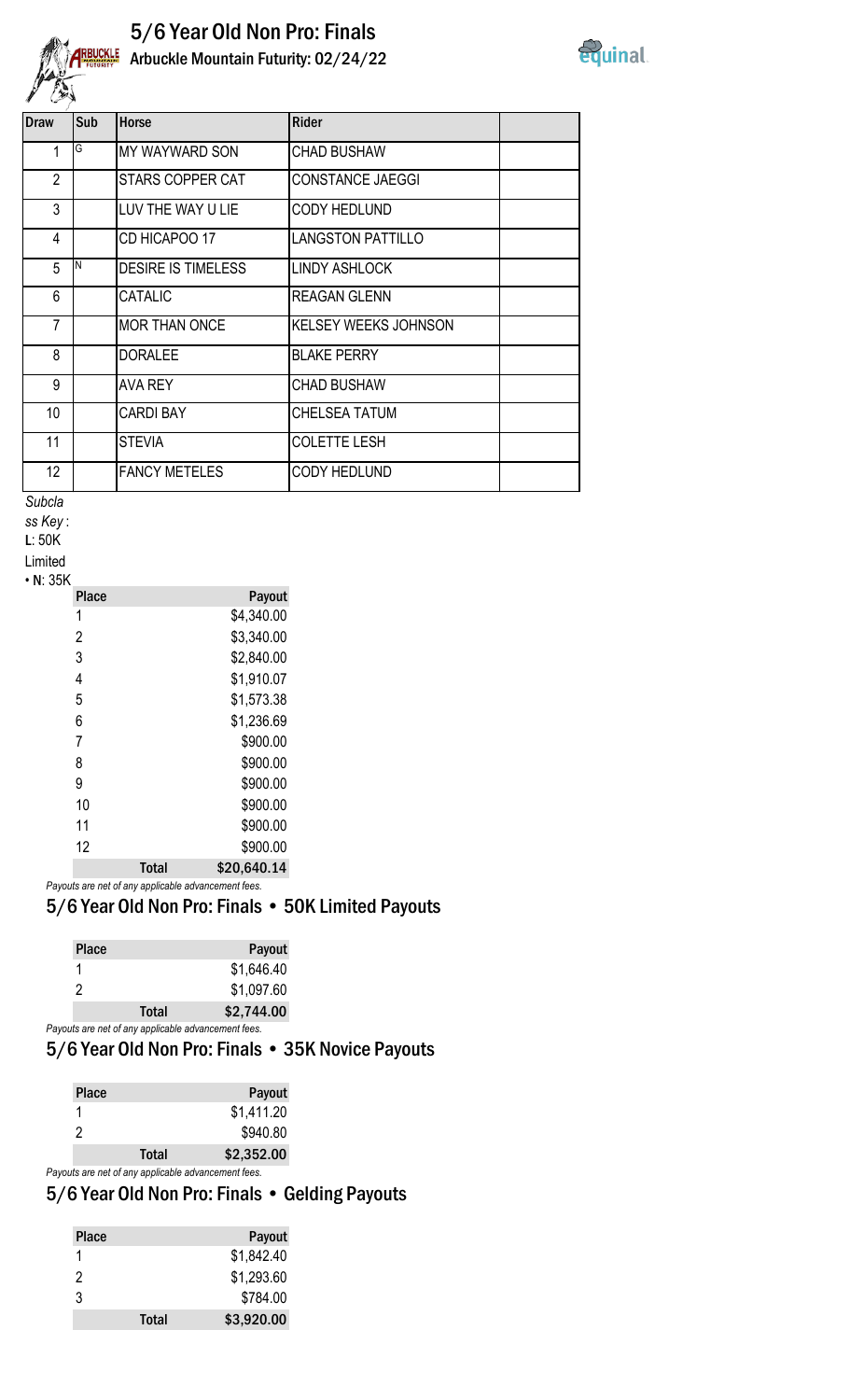





2/24/22 6:09pm | Page 1 / 1